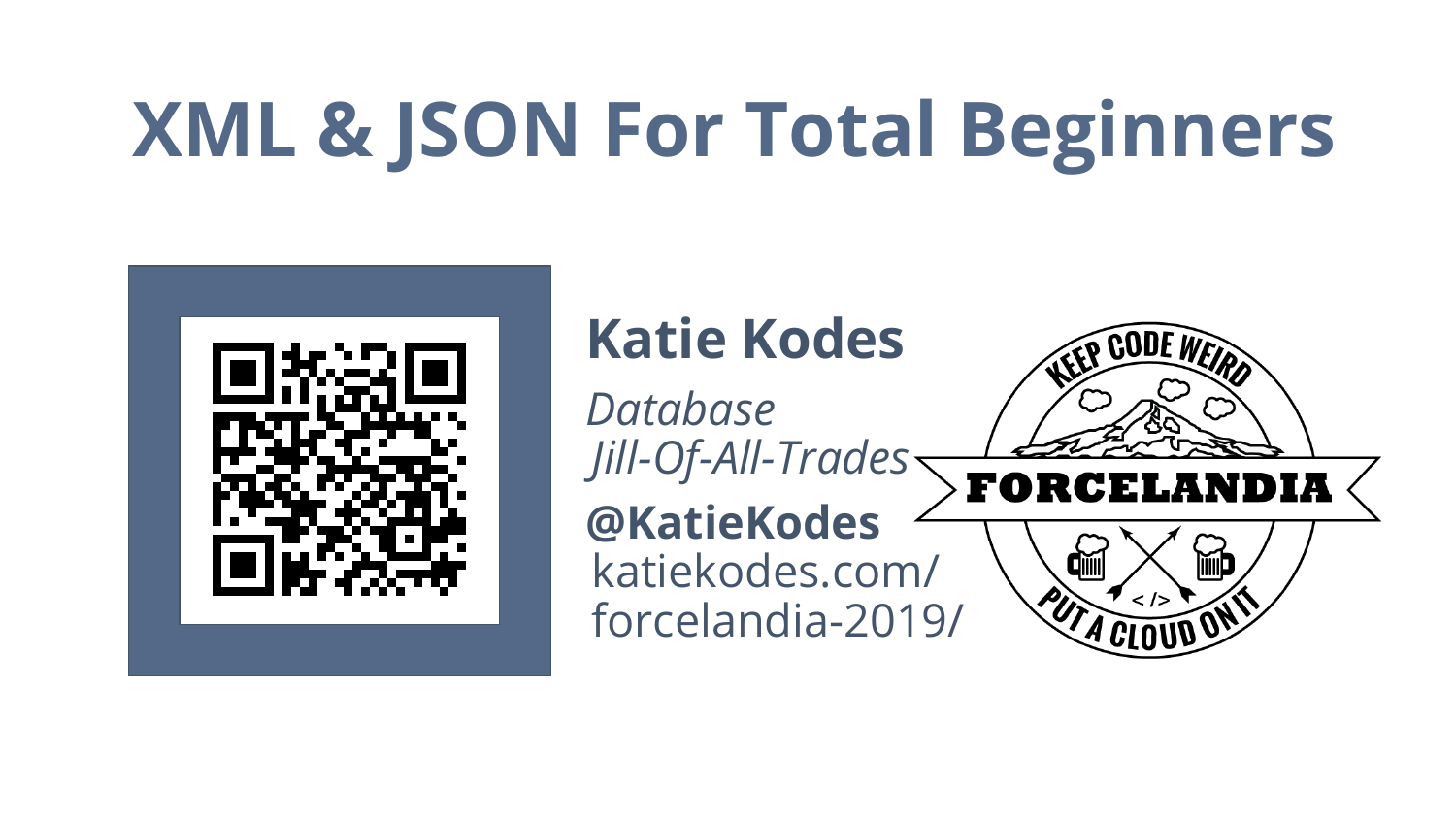## What are XML & JSON?

# **Punctuation standards** for giving structure and meaning to data, using **plain text**

*\*\* The "CSV" file standard is, too!*

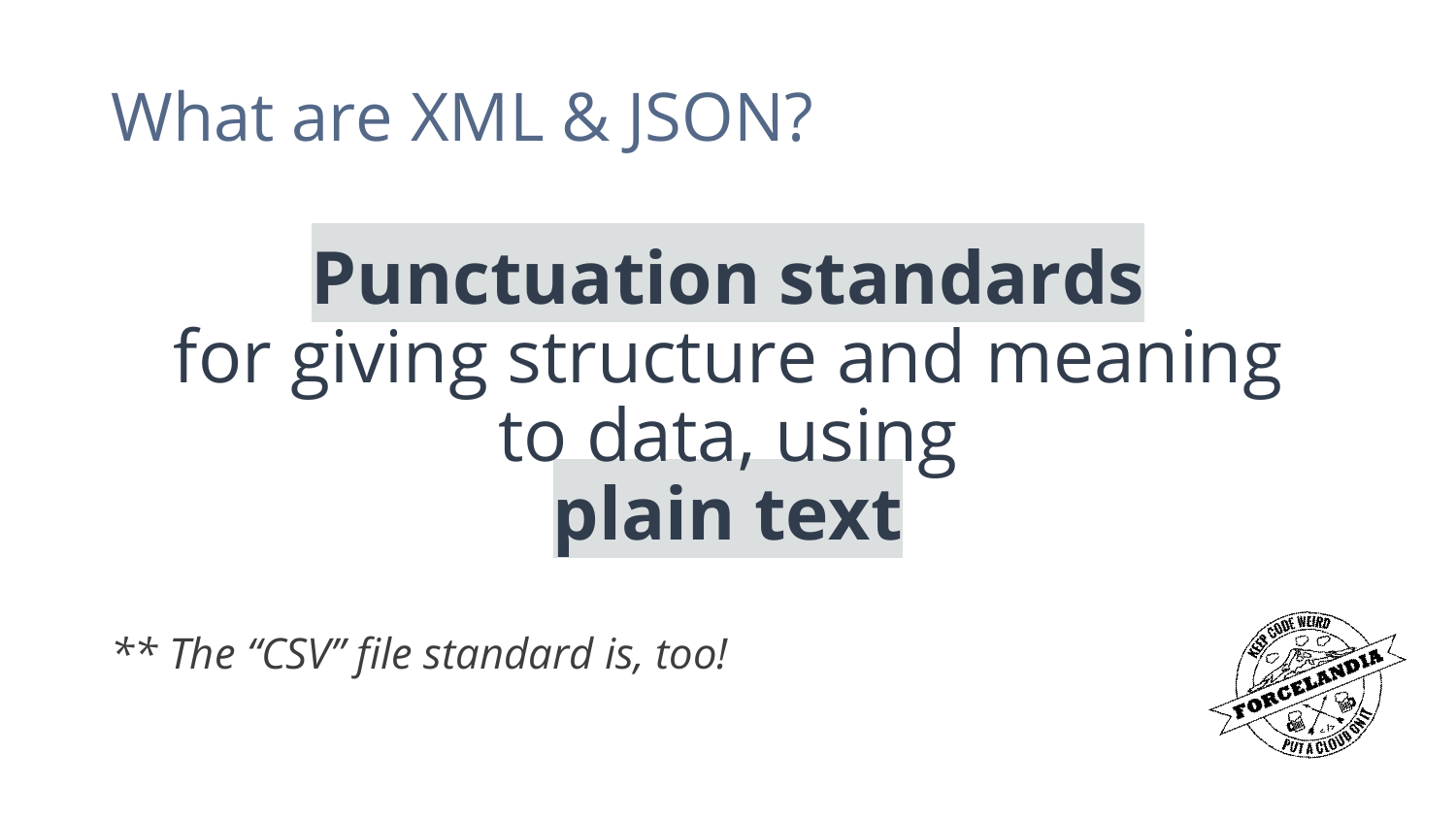

# Data Complexity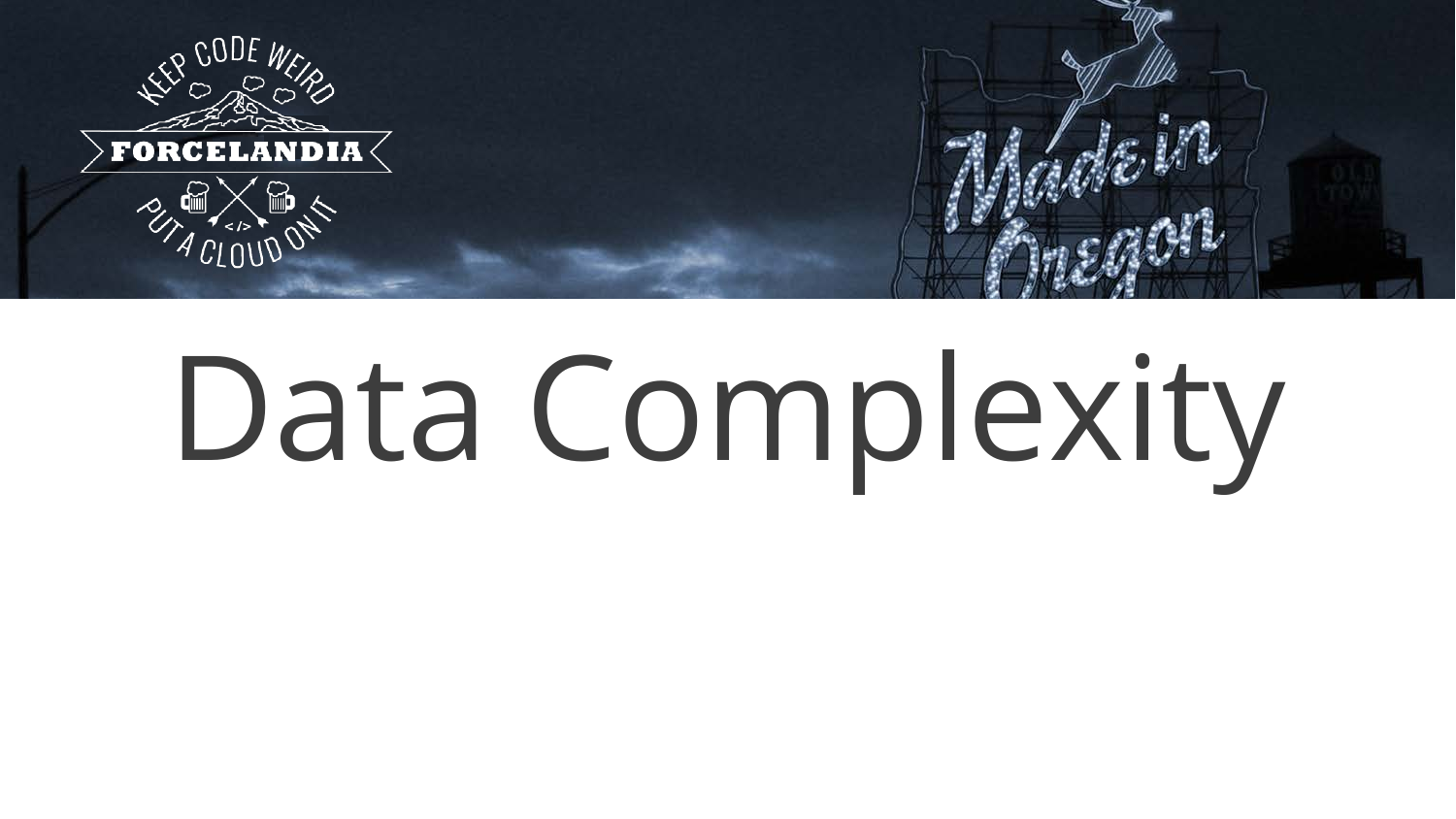# Which do you prefer? Why?

| ID | <b>Date</b>                      | Vendor | <b>Category</b>               | <b>Price</b> |
|----|----------------------------------|--------|-------------------------------|--------------|
|    | 0001 01/01/2010 Apple            |        | Office Supplies   \$60,000.00 |              |
|    | 0002 01/01/2010 Applebee's Meals |        |                               | \$50.87      |
|    | 0003 01/09/2010 Apple            |        | <b>Repairs</b>                | \$928.20     |
|    | 0004 01/24/2010 Steelcase        |        | Office Supplies   \$20,289.98 |              |

```
"ID","Date","Vendor","Category","Price"
"0001","01/01/2010","Apple","Office Supplies","$60,000.00"
"0002","01/01/2010","Applebee's","Meals","$50.87"
"0003","01/09/2010","Apple","Repairs","$928.20"
"0004","01/24/2010","Steelcase","Office Supplies","$20,289.98"
```
# Table? Bulleted List?

#### ● **Record: 0001**

- **Date:** 01/01/2010
- **Vendor:** Apple
- **Category: Office Supplies**
- **Price:** \$60,000.00
- **Record: 0002**
	- **Date:** 01/01/2010
	- **Vendor:** Applebee's
	- **Category:** Meals
	- **Price:** \$50.87
- **Record: 0003**
	- **Date:** 01/09/2010
	- **Vendor:** Apple
	- **Category:** Meals
	- **Price:** \$50.87
- **Record: 0004**
	- **Date:** 01/24/2010
	- **Vendor: Steelcase**
	- **Category: Office Supplies**
	- **Price:** \$20,289.98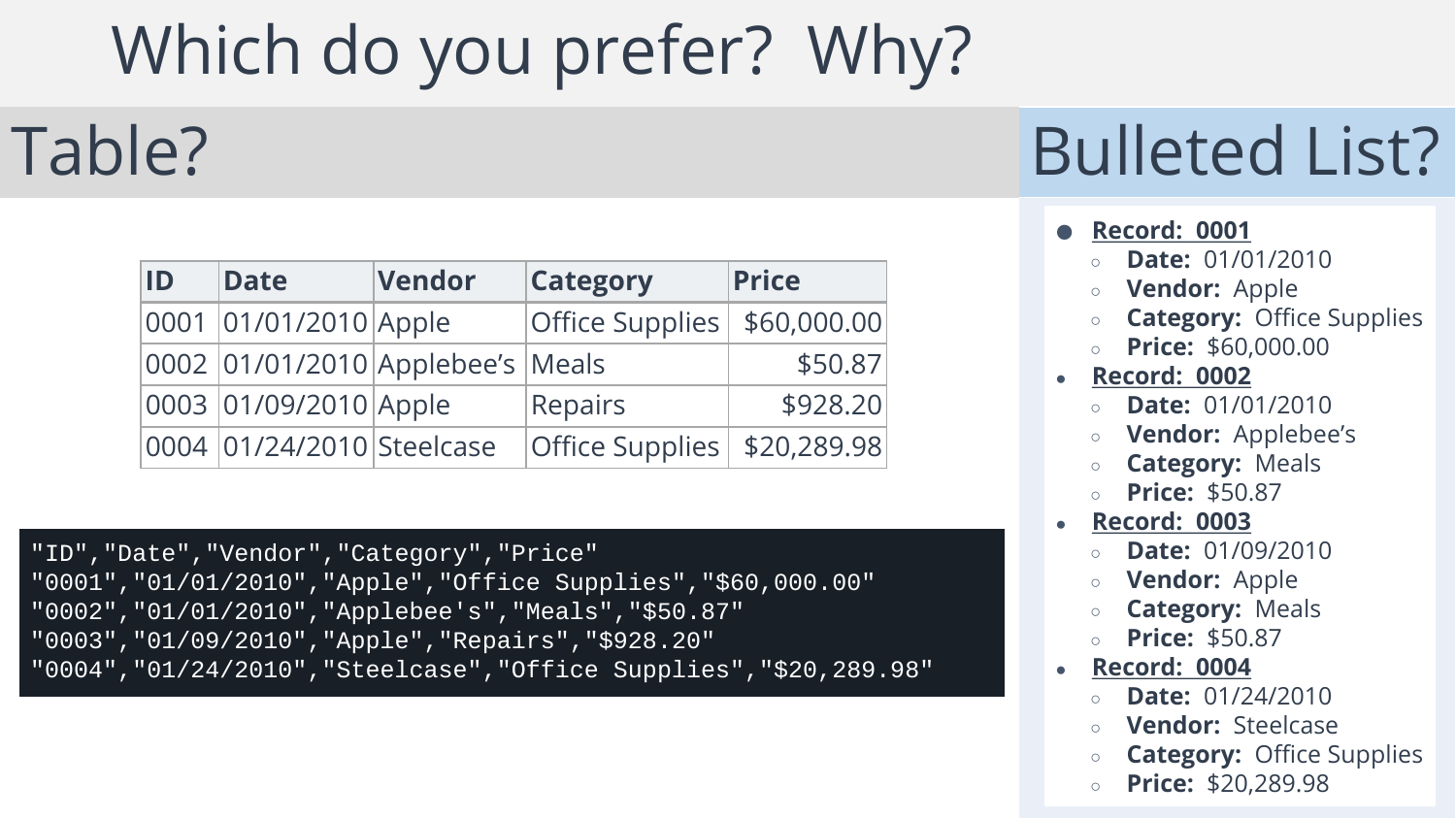# Which do you prefer? Why?

### Table? Bulleted List?

| Name Bday |                | $\mathsf{Kid}$ 1 | Kid 2                                                                    | $\vert$ lob |      |         | <b>Food 1 Food 2 Collection</b> |
|-----------|----------------|------------------|--------------------------------------------------------------------------|-------------|------|---------|---------------------------------|
|           |                |                  | Hani $\vert$ Nov. 8 $\vert$ Johnny (4) $\vert$ Matilda (2) $\vert$ nurse |             |      |         |                                 |
| Dan       | $\vert$ an. 27 |                  |                                                                          |             | wine | pickles |                                 |
|           | Ridhi Sep. 16  |                  |                                                                          |             |      |         | Frogs                           |

```
"Name","Bday","Kid 1","Kid 2","Job","Food 1","Food 2","Collection"
"Hani","Nov. 8","Johnny (4)","Matilda (2)","nurse","","",""
"Dan","Jan. 27","","","","wine","pickles",""
"Ridhi","Sep. 16","","","","","","Frogs"
```
#### ● **Hani**

- **Bday:** Nov. 8
- **Kids:**
	- $\Box$  Johnny (4)
	- Matilda (2)
- **Job:** Nurse
- **Dan**
	- **Bday:** Jan. 27
	- **Foods:**
		- Wine
		- Pickles
- **Ridhi**
	- **Bday:** Sep. 16
	- **Collection:** Frogs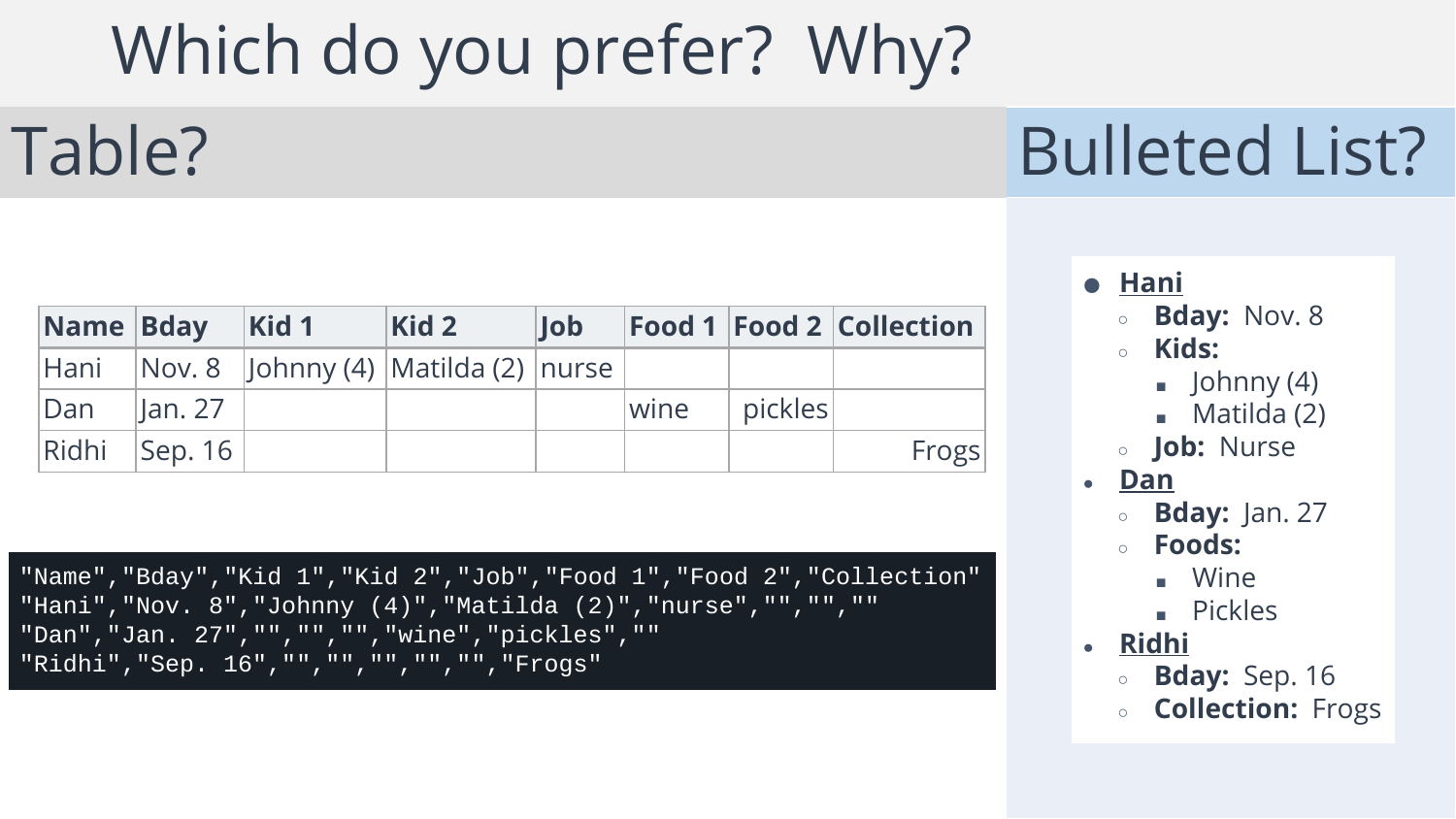### Choose a standard for the shape

#### Table-Shaped Data List-Shaped Data

• **Consistent** "keys"

• **Flat**

- **Varied** "keys"
	- **Nested**

Optimal: CSV / spreadsheets Optimal: XML / JSON / bullets

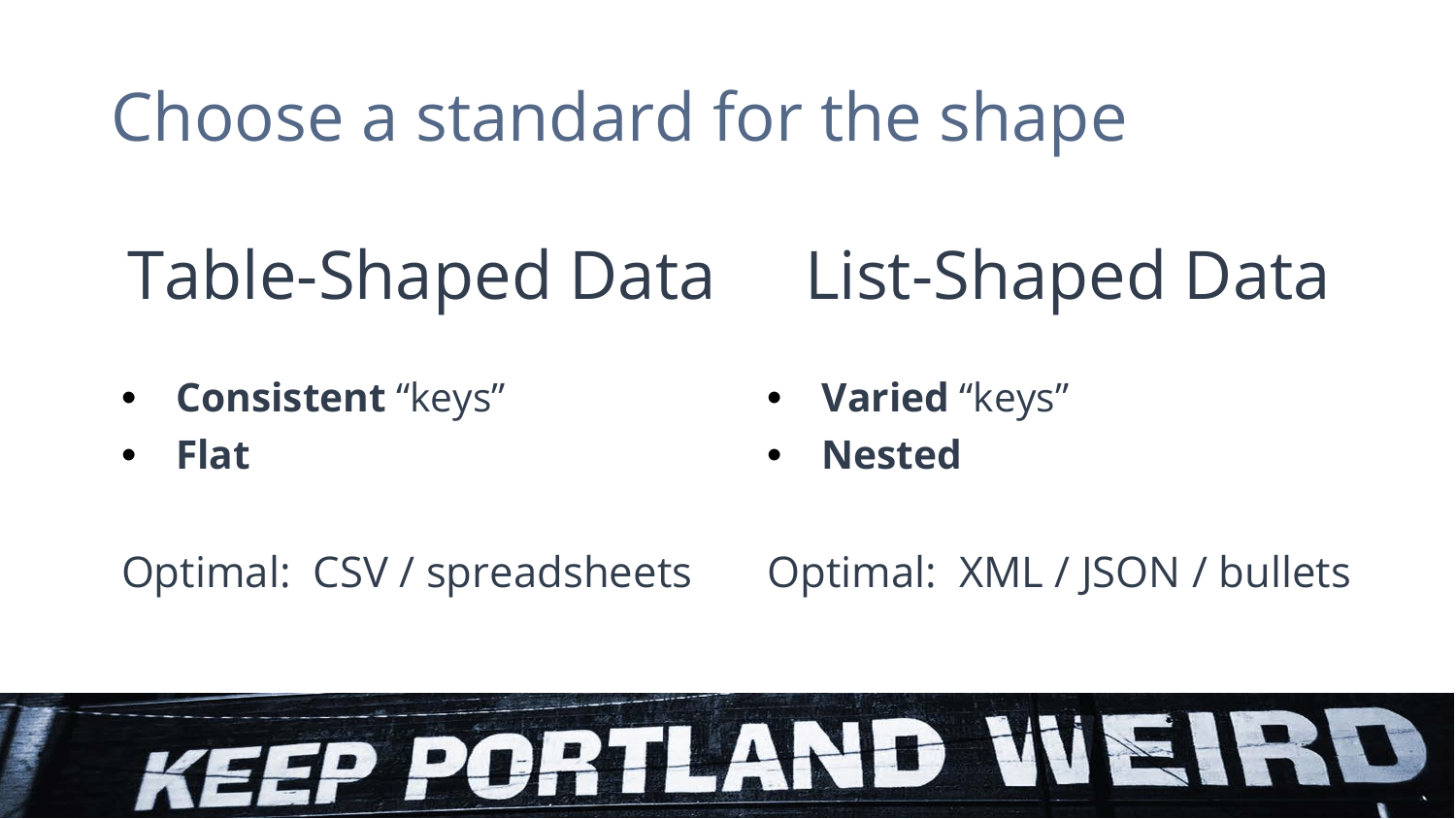

Line breaks & whitespace *optional* (for human convenience only)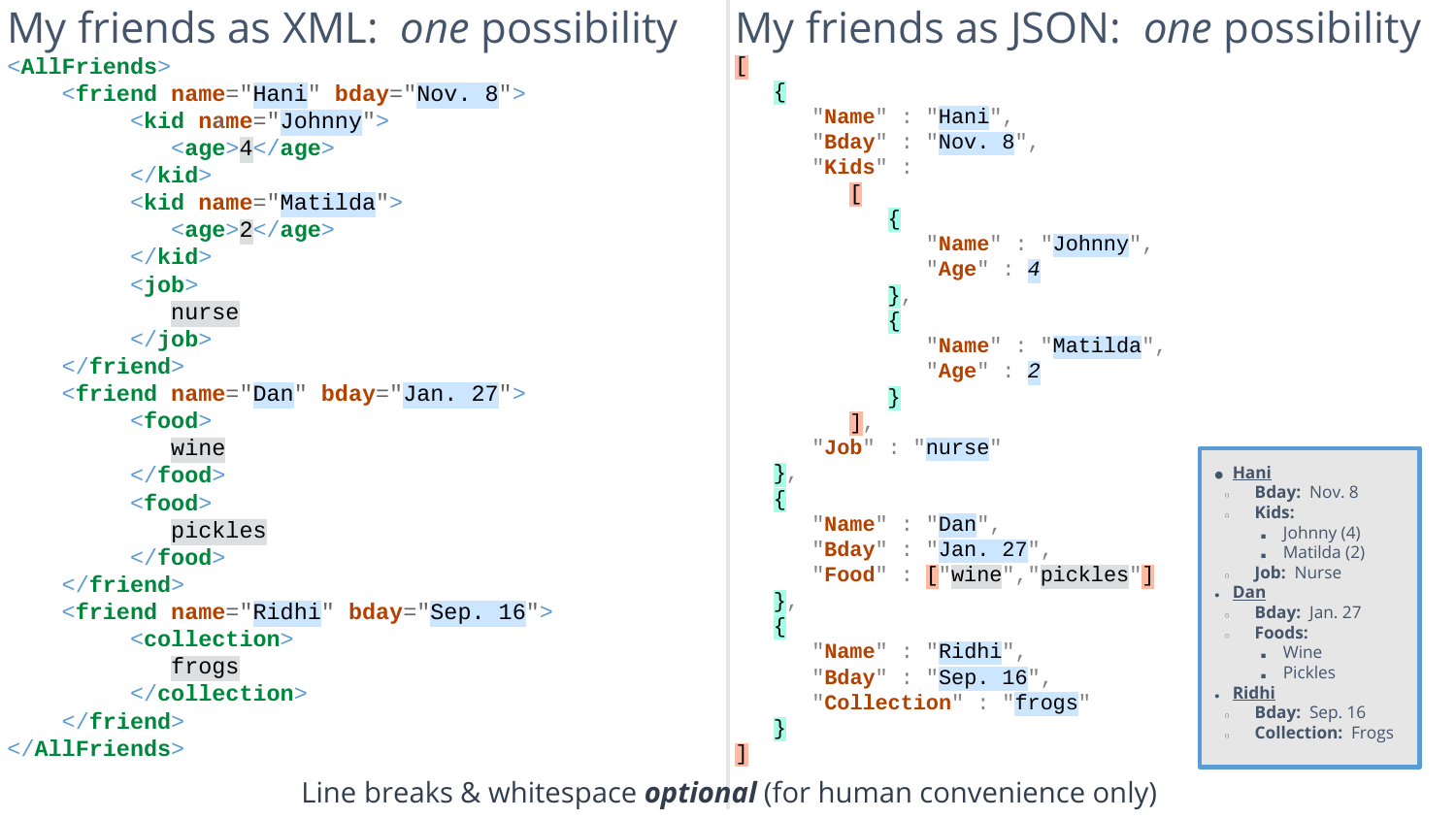# XML vs. JSON: Which is "better?"

### **XML easier for…**

- configuration files?
- human eyes? *(words = "bookmarks")*

#### **JSON easier for...**

- simple data sets? *(less "clutter")*
- coding? *(simpler rules = simpler code)*

| "wine" Y JSON  |                  | <b>XML</b>                                      |  |  |
|----------------|------------------|-------------------------------------------------|--|--|
| <b>Apex</b>    | myFriend.food[0] | myFriend.getChildElement('food',null).getText() |  |  |
| Python         |                  | myFriend['food'][0] myFriend.find('food').text  |  |  |
|                |                  |                                                 |  |  |
| "pickles" JSON |                  |                                                 |  |  |
|                |                  | <b>XML</b>                                      |  |  |
| <b>Apex</b>    | myFriend.food[1] | (too many lines to show!)                       |  |  |





| " $name" : "Dan"$ |                             |
|-------------------|-----------------------------|
|                   | " $bday$ ": "Jan. 27"       |
|                   | "food": ["wine", "pickles"] |
|                   |                             |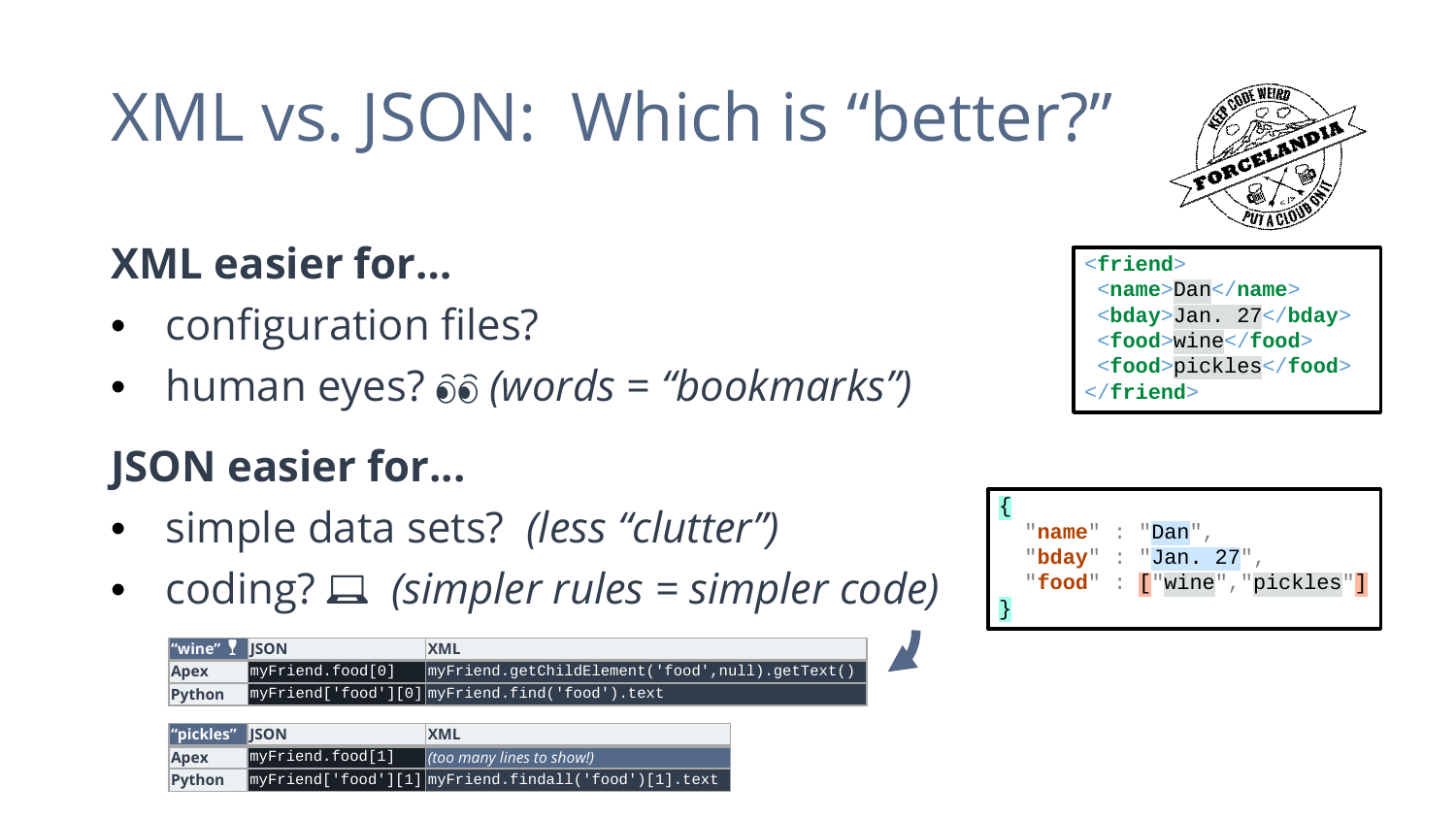J I'm So Pretty…J

### **XML or JSON is all on one line? "Beautify" it!**



For XML & JSON you're okay sharing with strangers… <https://codebeautify.org/xmlviewer> &<https://codebeautify.org/jsonviewer>

For your private / corporate XML & JSON…

Notepad++ text editing software plus "Tidy2" (XML) & "JSTool" plugins

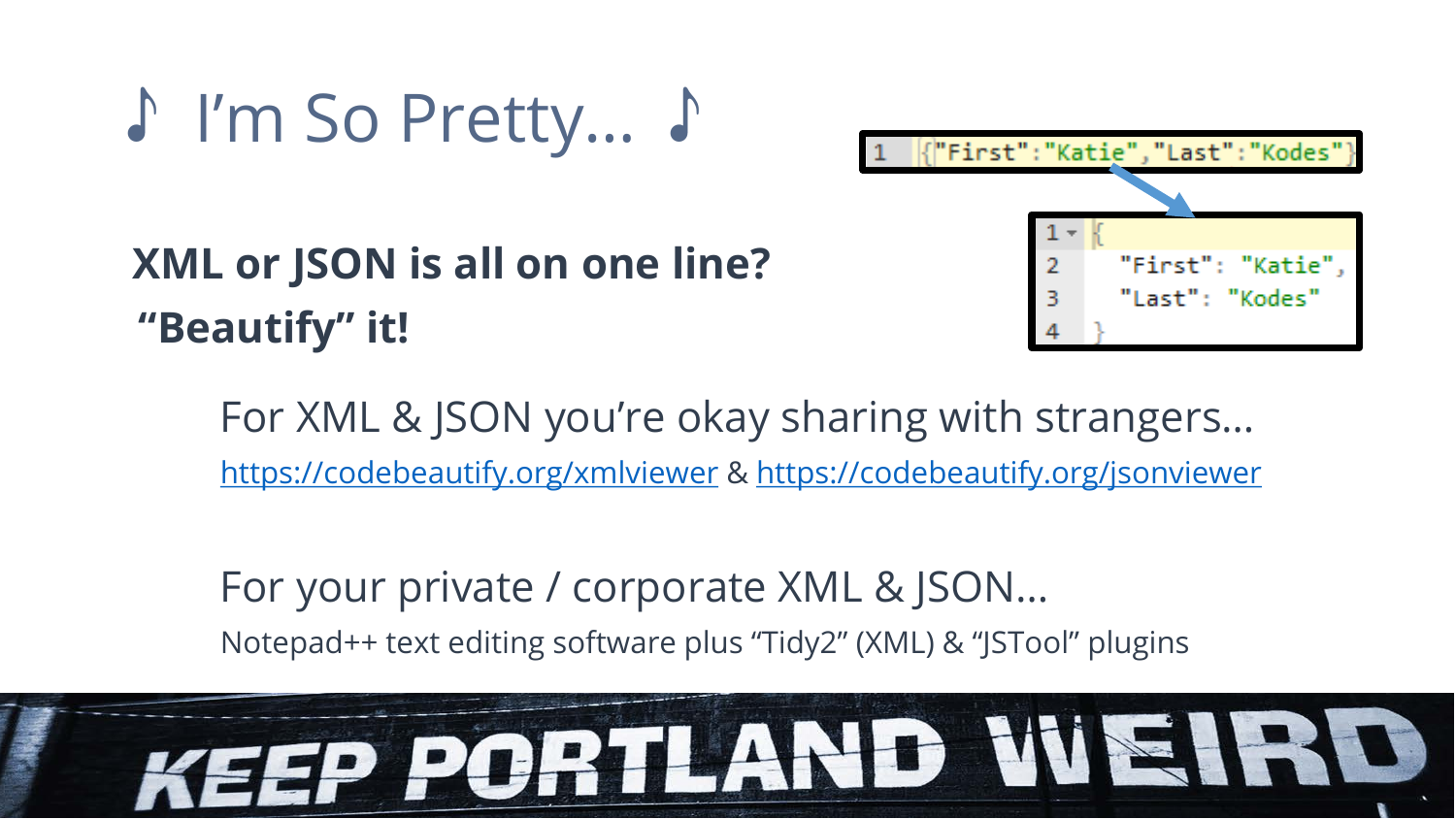

# Not So Bad!

*(https://katiekodes.com/intro-xml-json-1/)* 

*So … how does Salesforce use XML & JSON?*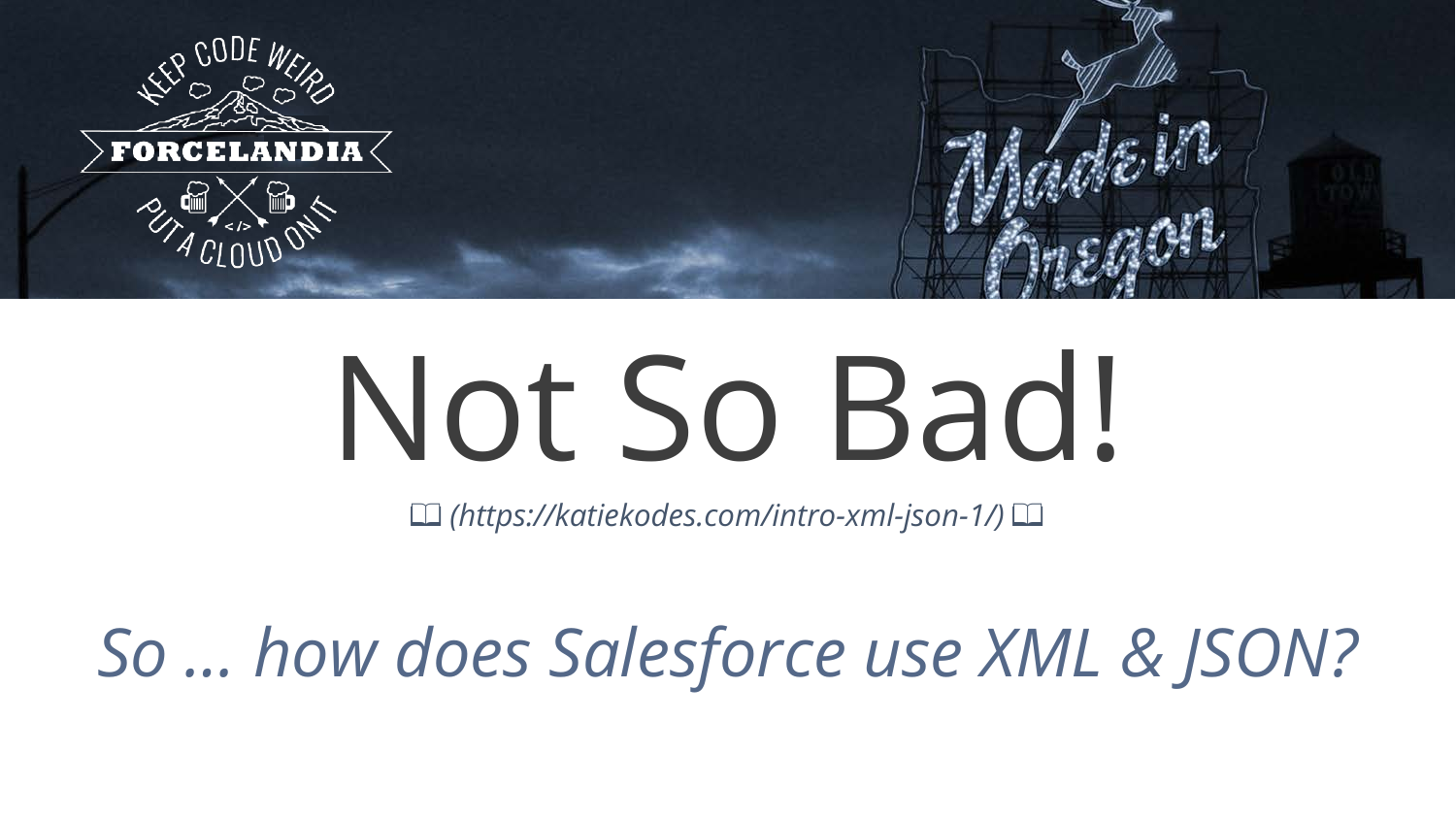### Disclaimer

- XML and JSON are *beginner-friendly* to read & write!
	- https://katiekodes.com/intro-xml-json-1/
- Doing anything *useful* with them in *Salesforce* may require *partnering* with someone who can program.

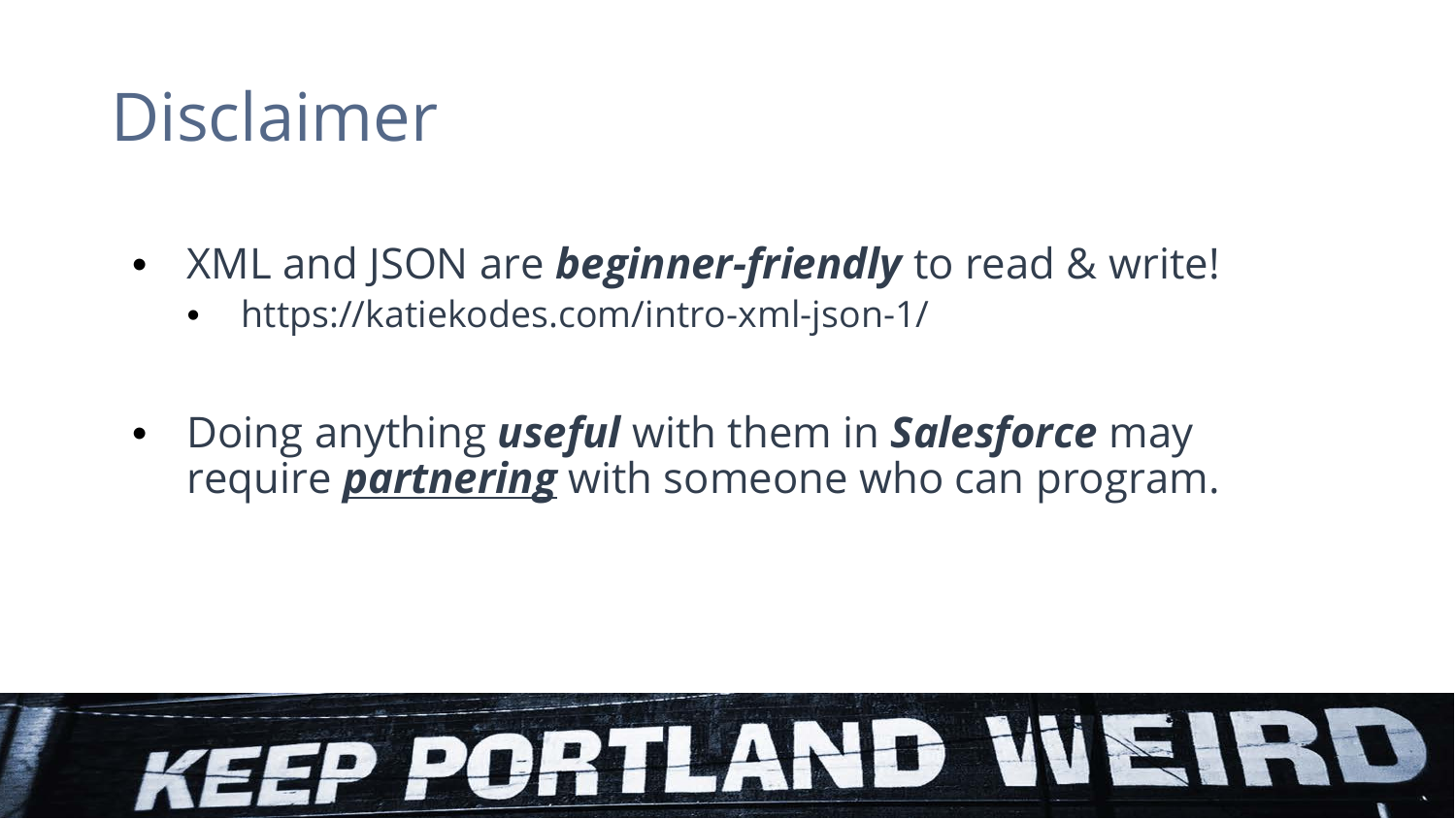

# #1: Salesforce "Metadata"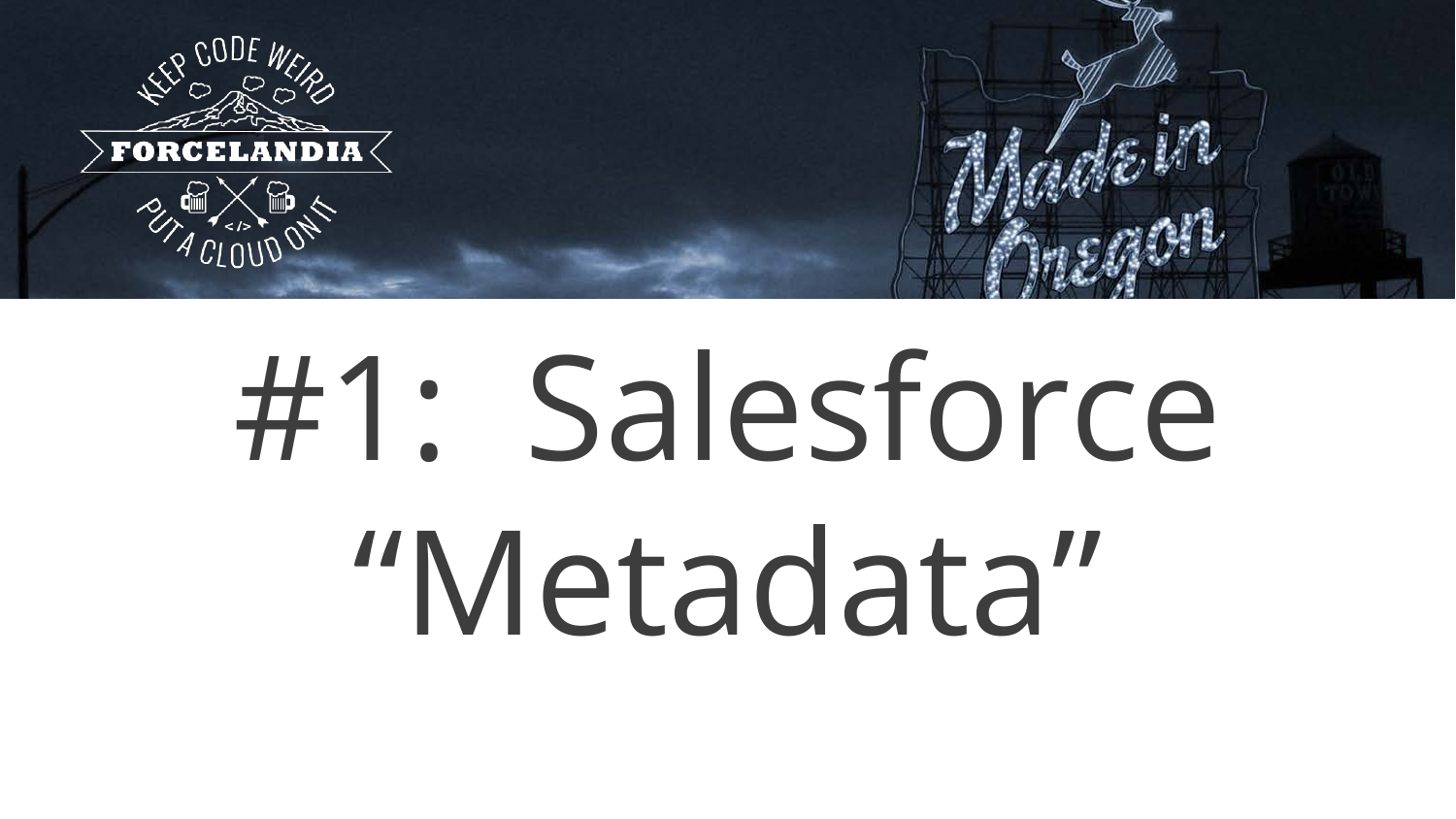# Tweak the definition of a…

- **Custom Object**
- **Flow**
- **Workflow**
- **Report**
- **Custom Report Type**
- **…**



*(Live-tweets of a talk by @NickersUniverse)*

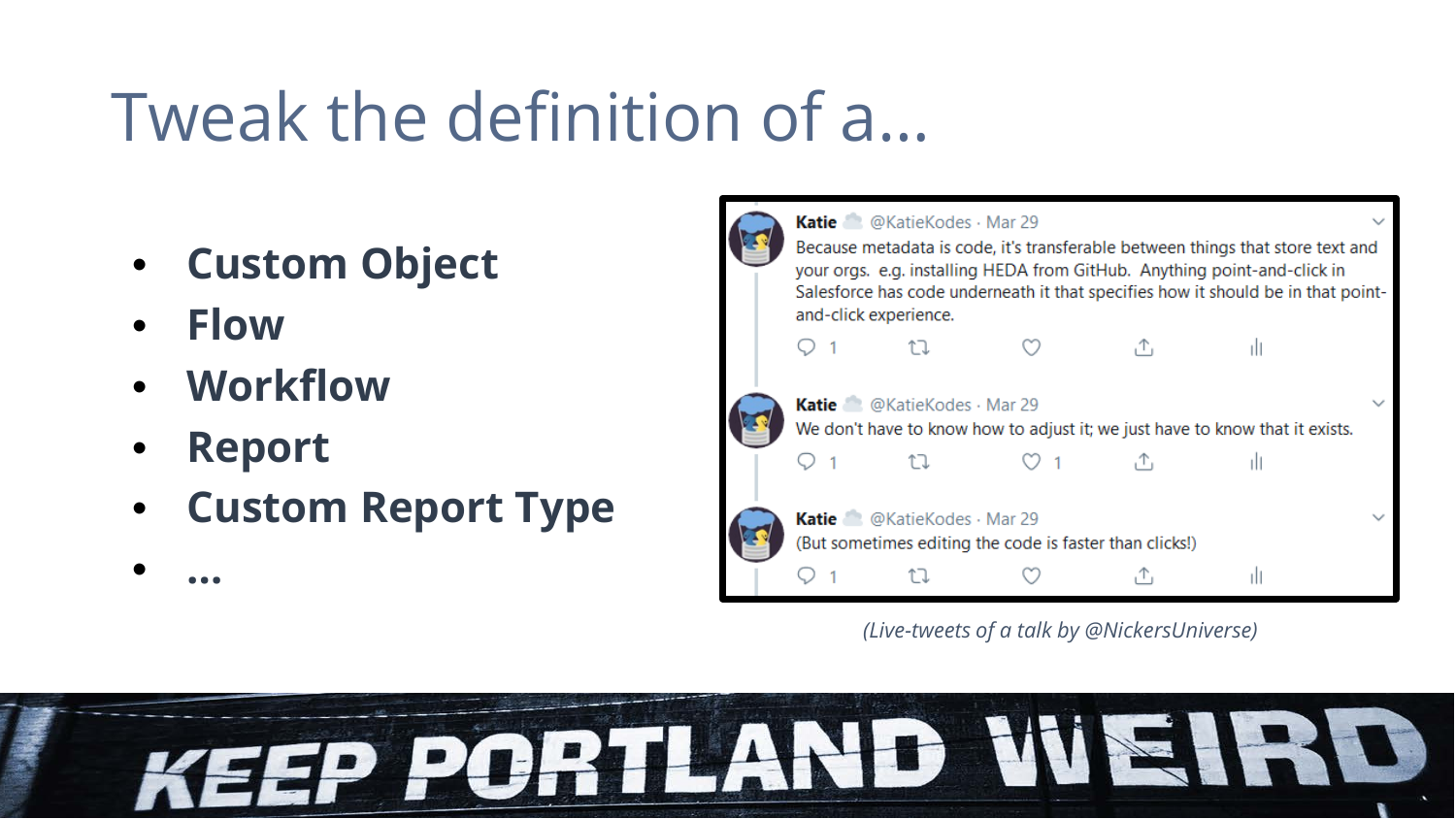

@KatieKodes

Hey @NickersUniverse, can you name any specific times that you've found it WAS useful to hand-adjust the #XML behind your #Salesforce metadata?



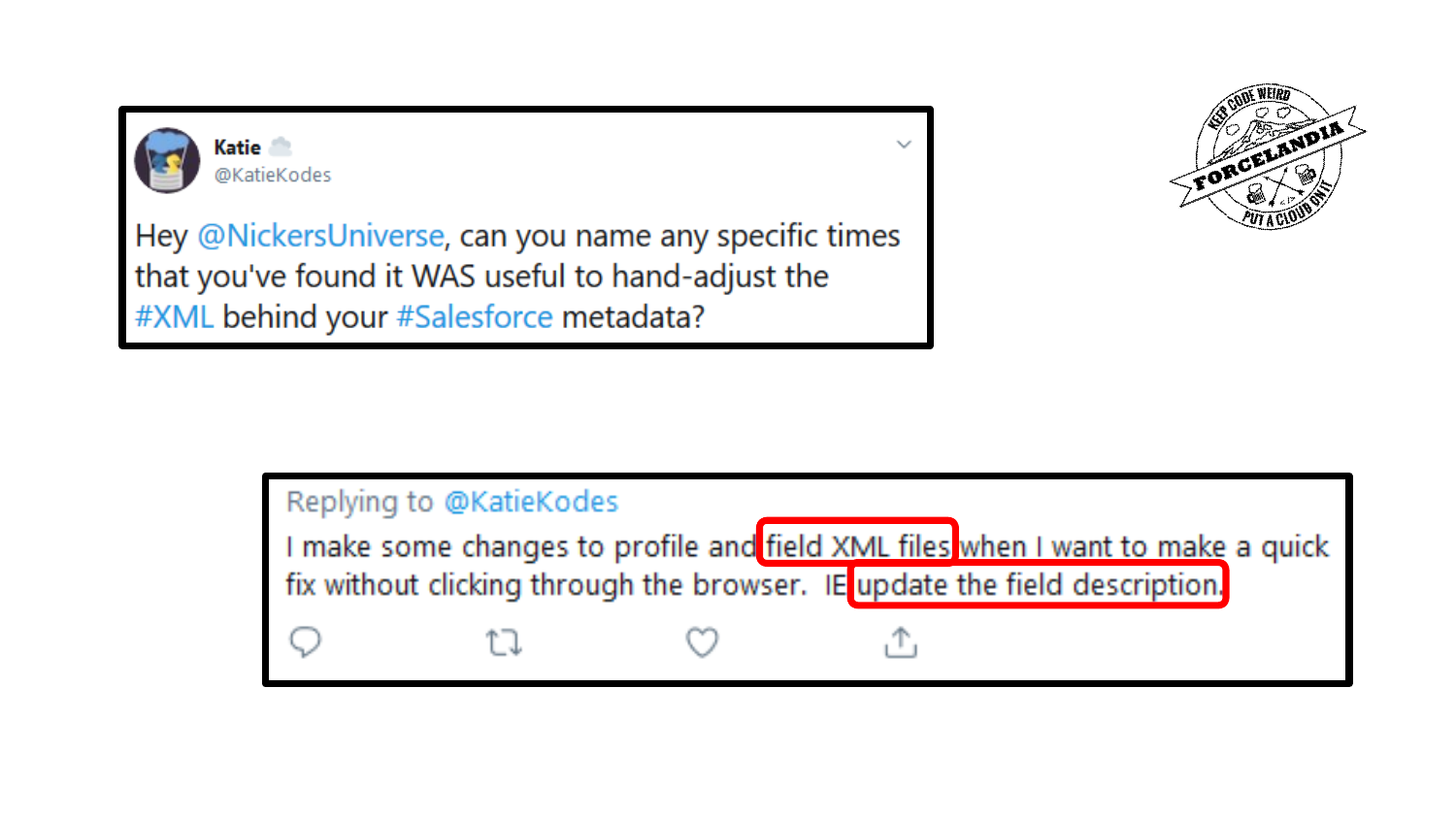#### SFDX: Retrieve Source in Manifest from Org

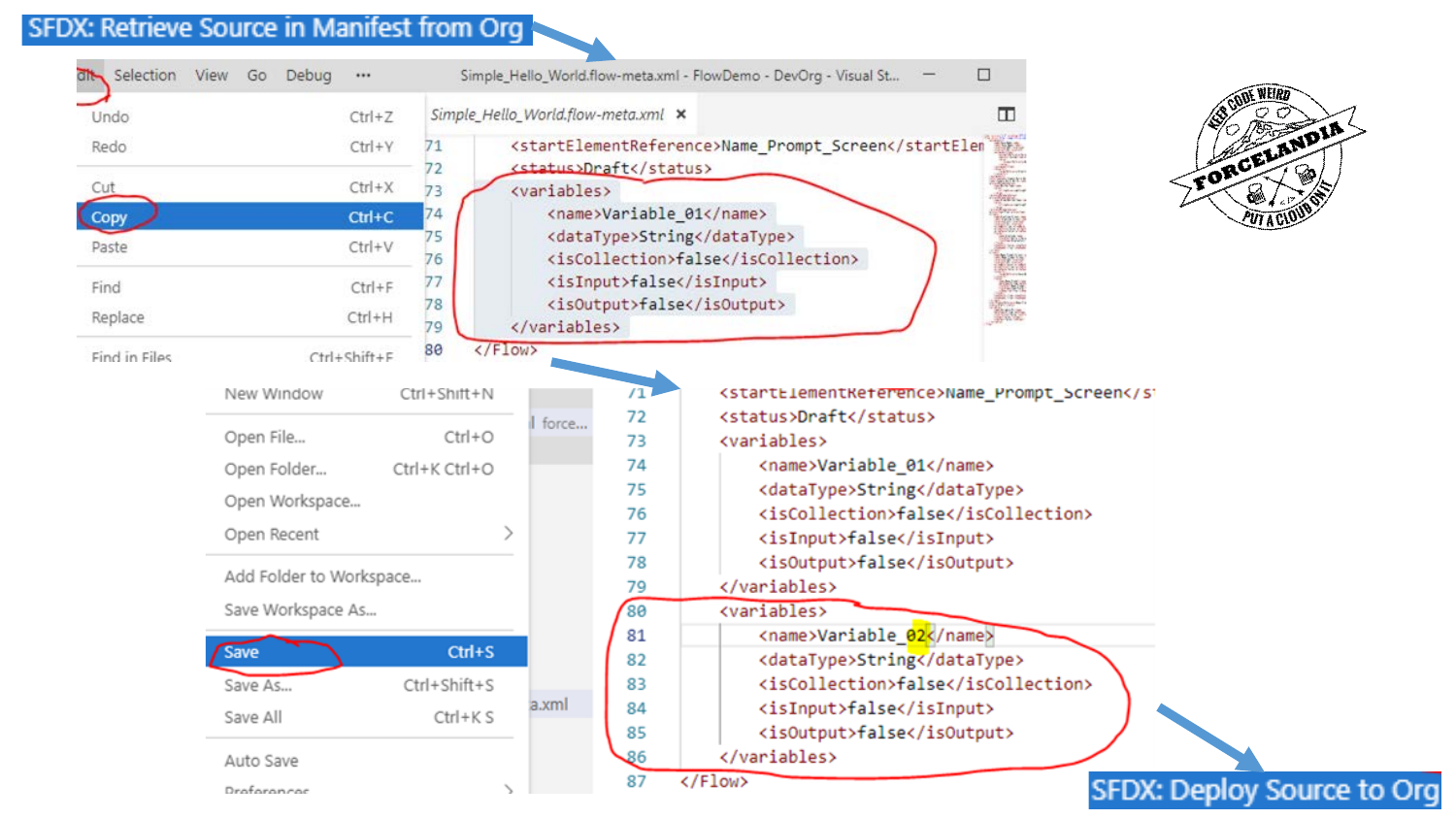## Just Add Code – Salesforce Metadata

#### **Dev ideas**

- 1. Re-alphabetize the fields in a **custom report type**
- 2. Create files for **similar fields**, *and* **profile permissions**, in a single script *(e.g. "Custom18\_\_c" → "Custom32\_\_c")*
- 3. \_\_\_\_\_\_\_\_\_\_\_\_\_\_\_\_\_\_\_\_\_\_\_\_\_\_\_\_\_\_: Admins *and* Devs Propose an **idea** or ask if it's possible during **Q&A**!

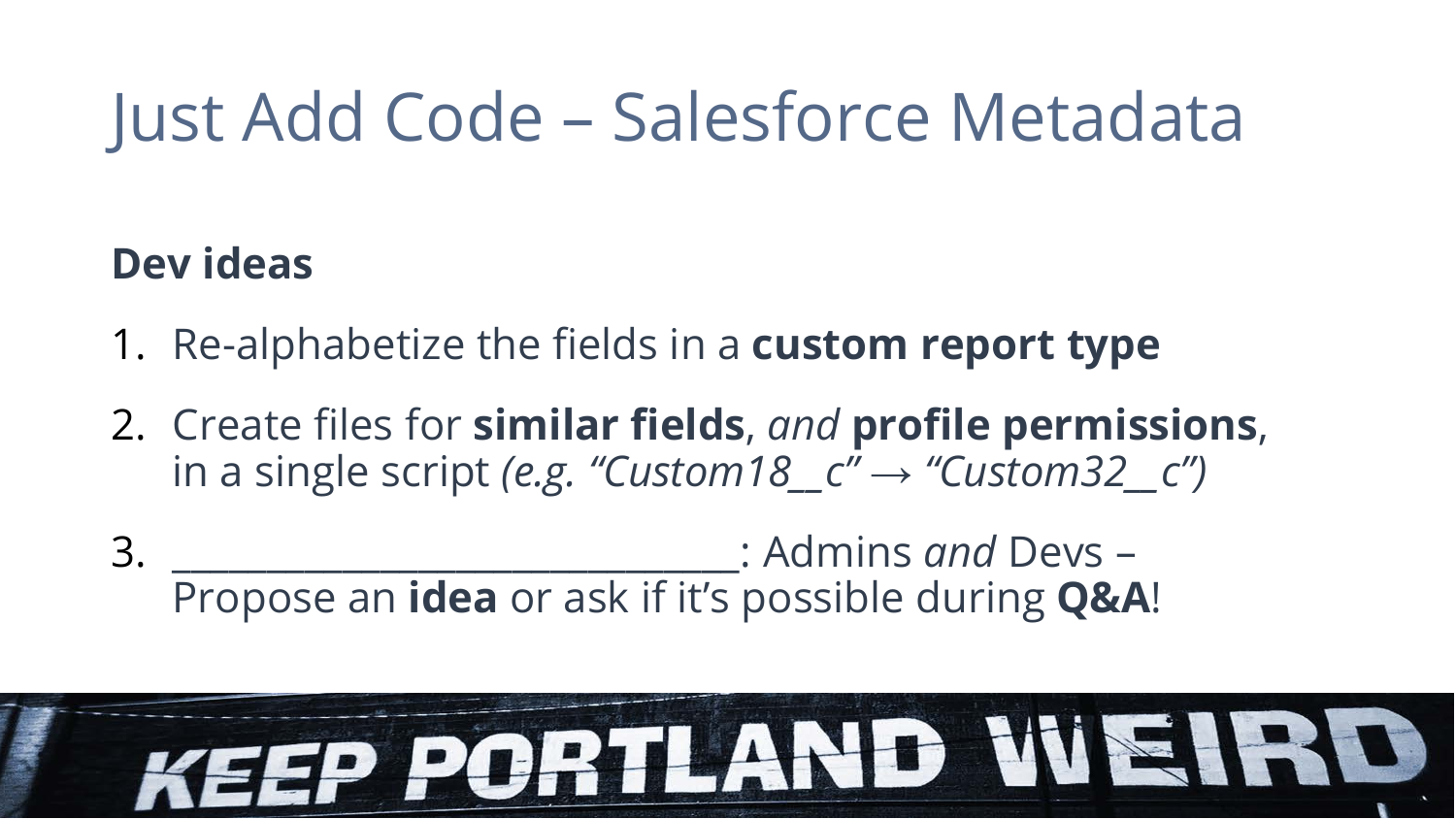

# #2: Because Pardot Says So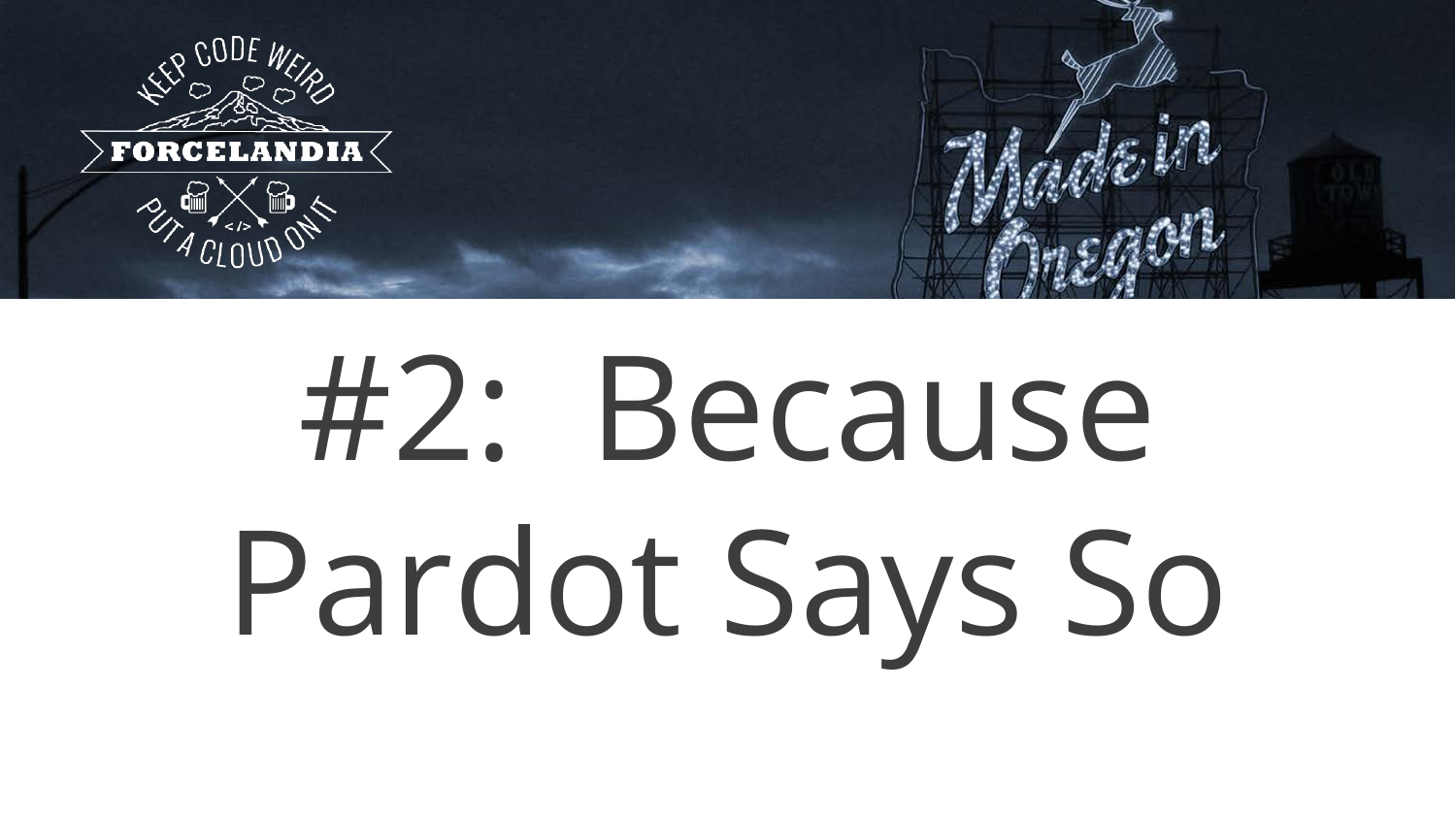## Want to bulk-edit Pardot Prospects?

There's no "data loader" that exports/imports CSV.

But there is an "HTTPS API" that exports/imports JSON/XML.

#### *Let's talk through a case where I want to find addresses that say the word "null" and fix them to actually be blank.*

| id                    | address one             |            |             |
|-----------------------|-------------------------|------------|-------------|
|                       | 0101010101 123 Sunny St |            |             |
| 0404040404 null       |                         | id         | address one |
| 0505050505            |                         | 0404040404 |             |
| 0707070707   null     |                         | 0707070707 |             |
| 0808080808 456 Cloudy |                         |            |             |
| 0202020202            |                         |            |             |

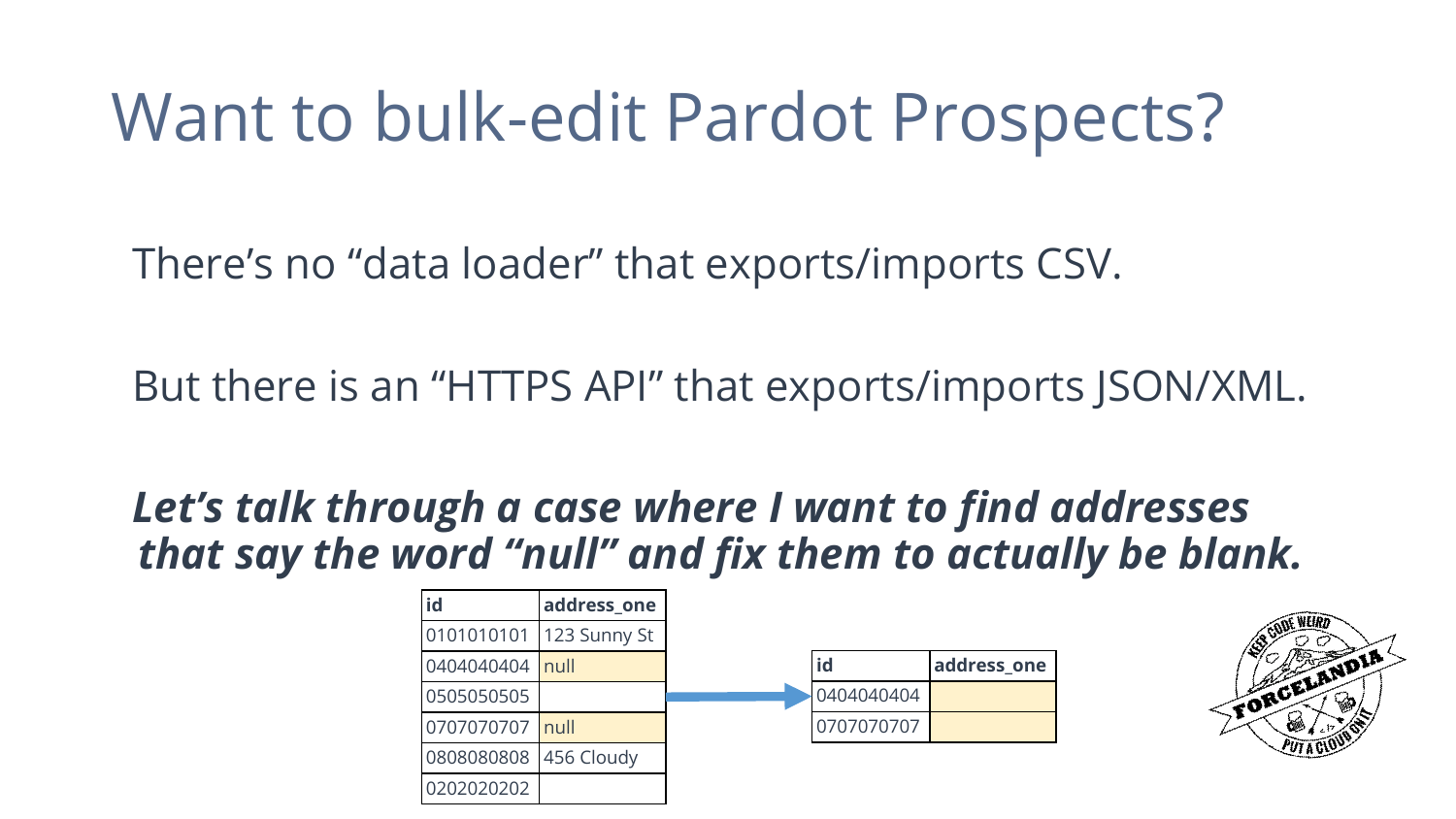# Architecture for Admins: ETL with APIs



We can design this, now that we know JSON is easy!



*(Alas, there's no Excel for editing JSON. Developer not included.)*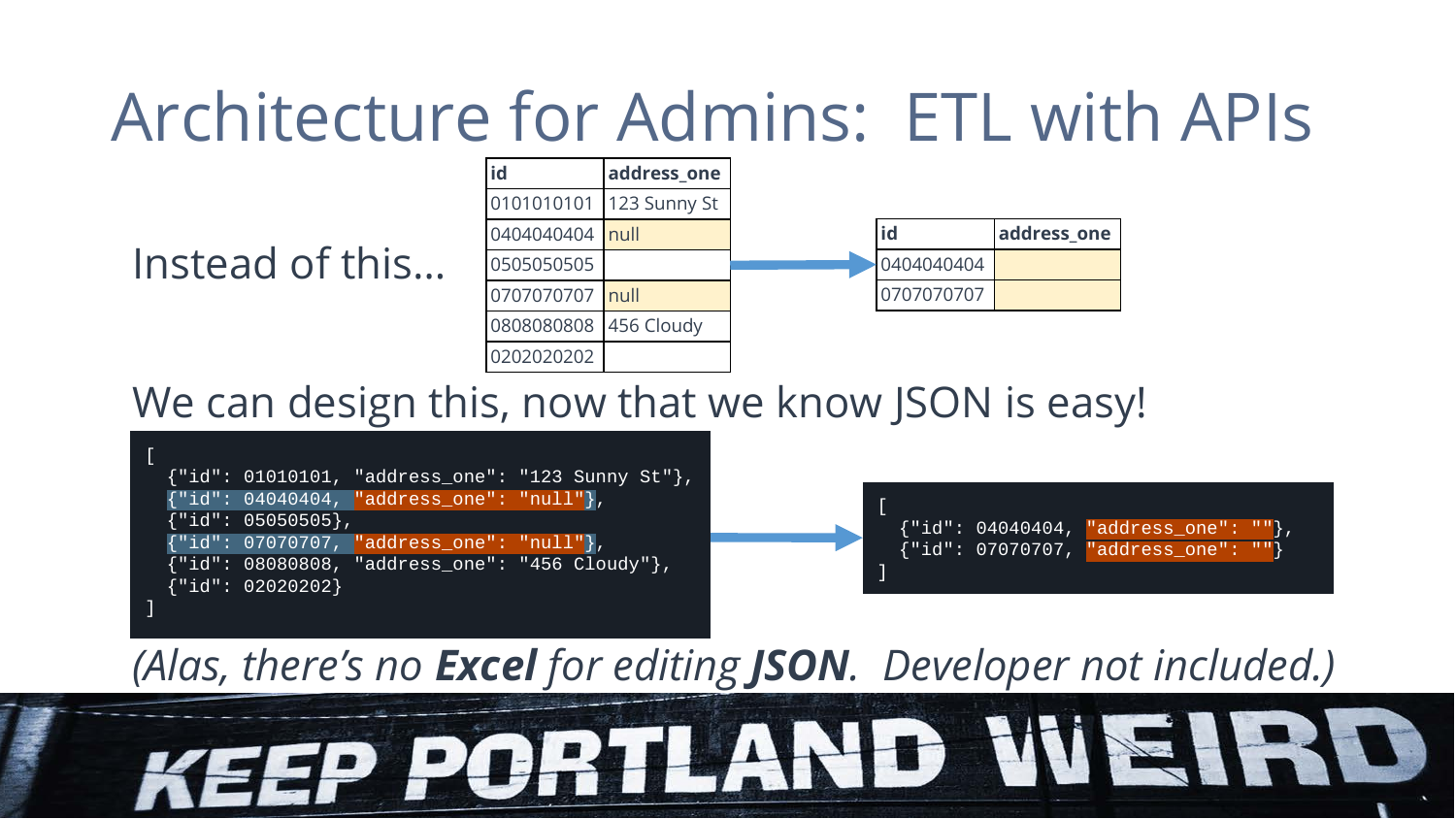

# #3: Marketing Cloud

**Same "data loader" idea as Pardot's API.** *(Mostly XML, some JSON.)*

Admins, YOU CAN HELP proofread the dev's XML against **your data** to get the API working at all!

(Tell a dev "SOAP API" and watch them roll their eyes)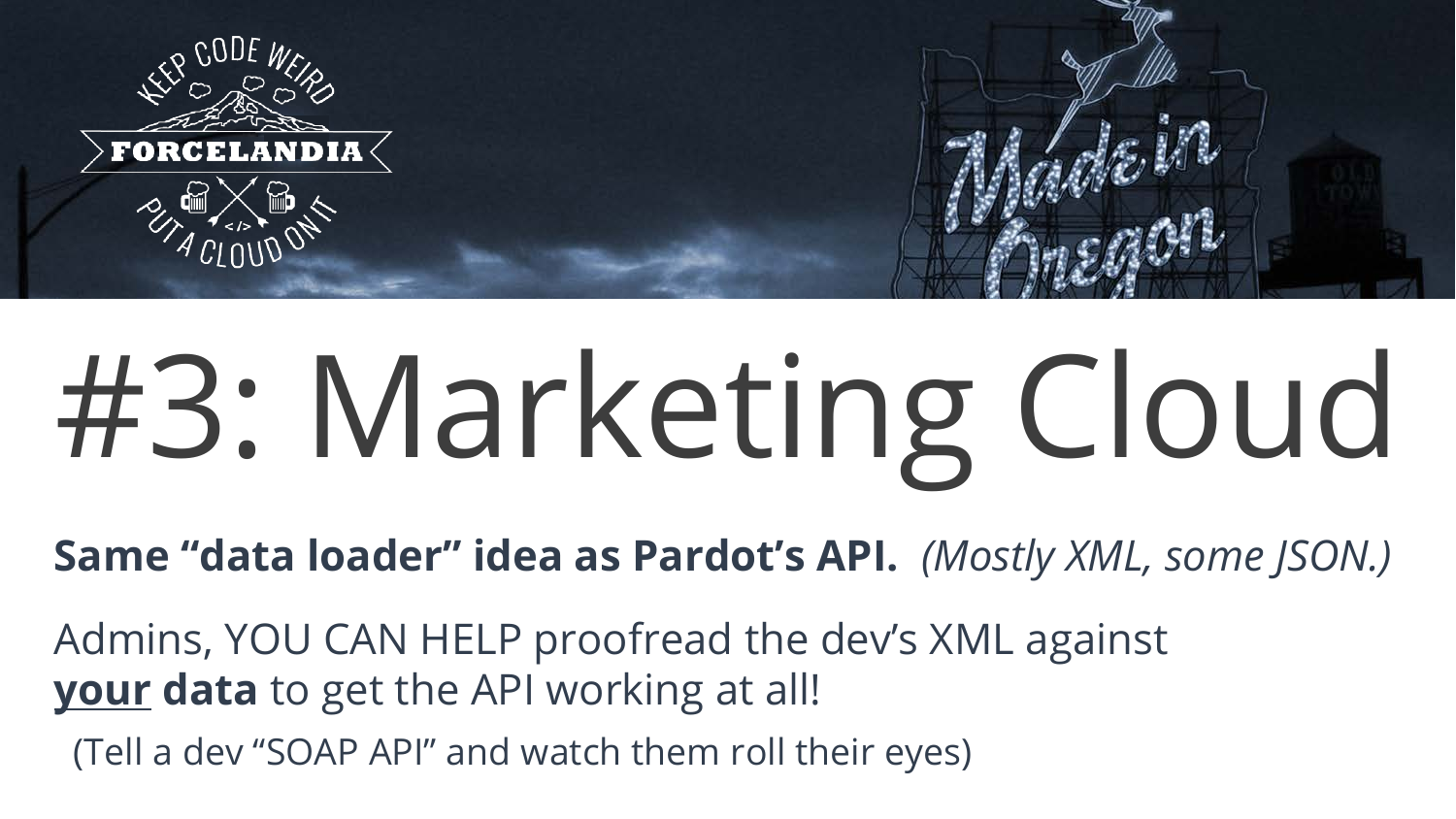# The XML just to *ask* for emails in a list…

#### Devs need admins who aren't scared of XML as architects!

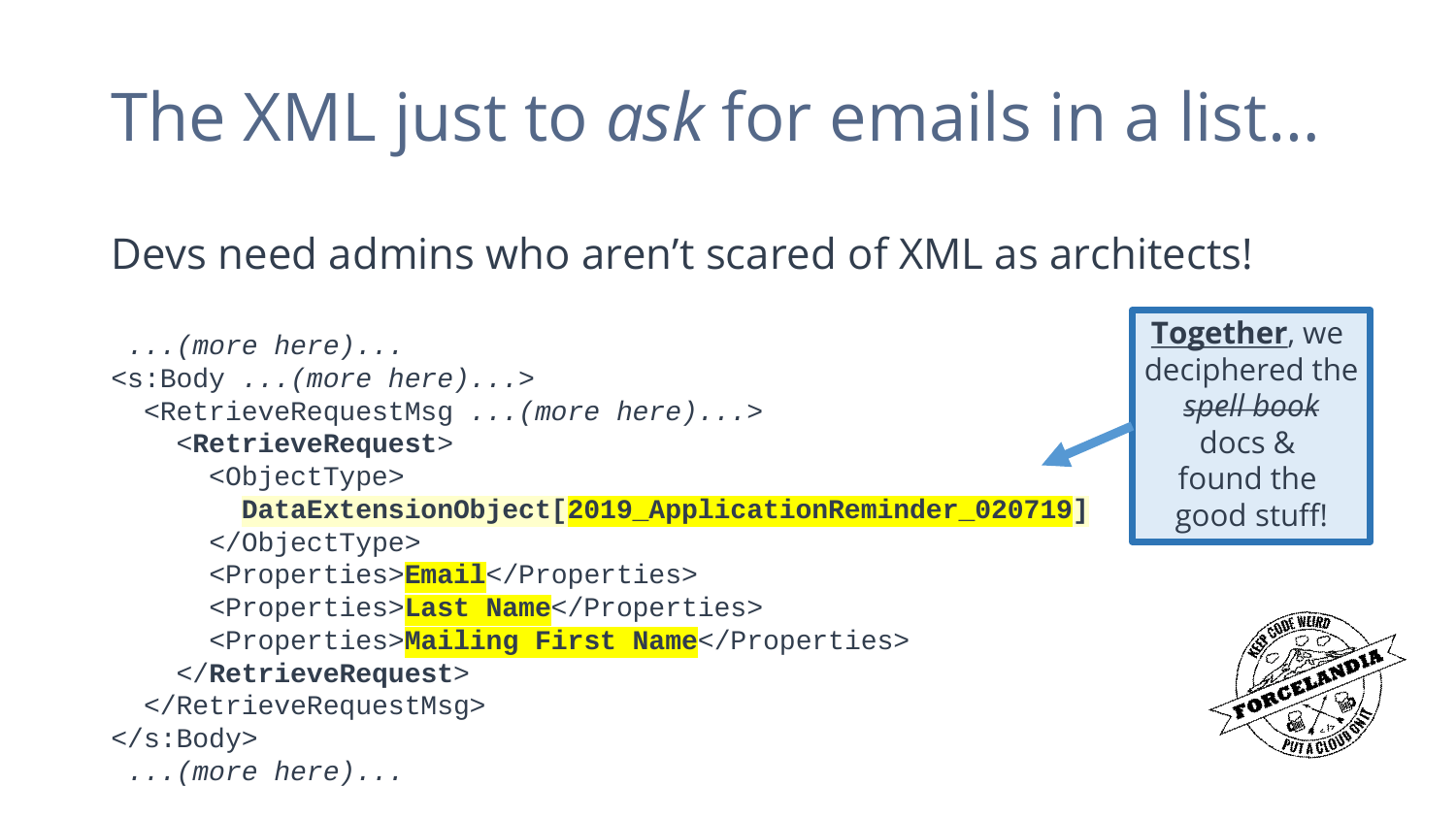# My XML+JSON Learning Journey

#### **1. Salesforce Metadata Edits** (fields, report types…)

- o Reading XML at all
- o VSCode Salesforce plugins
- o Editing XML w/ code

#### **2. Pardot DIY Data Loader**

- o Reading JSON at all
- o Editing JSON w/ code
- o Talking to "APIs" w/ clicks ("Postman") & code

### **3. MarketingCloud Automation Experiments**

o Teaching admins XML

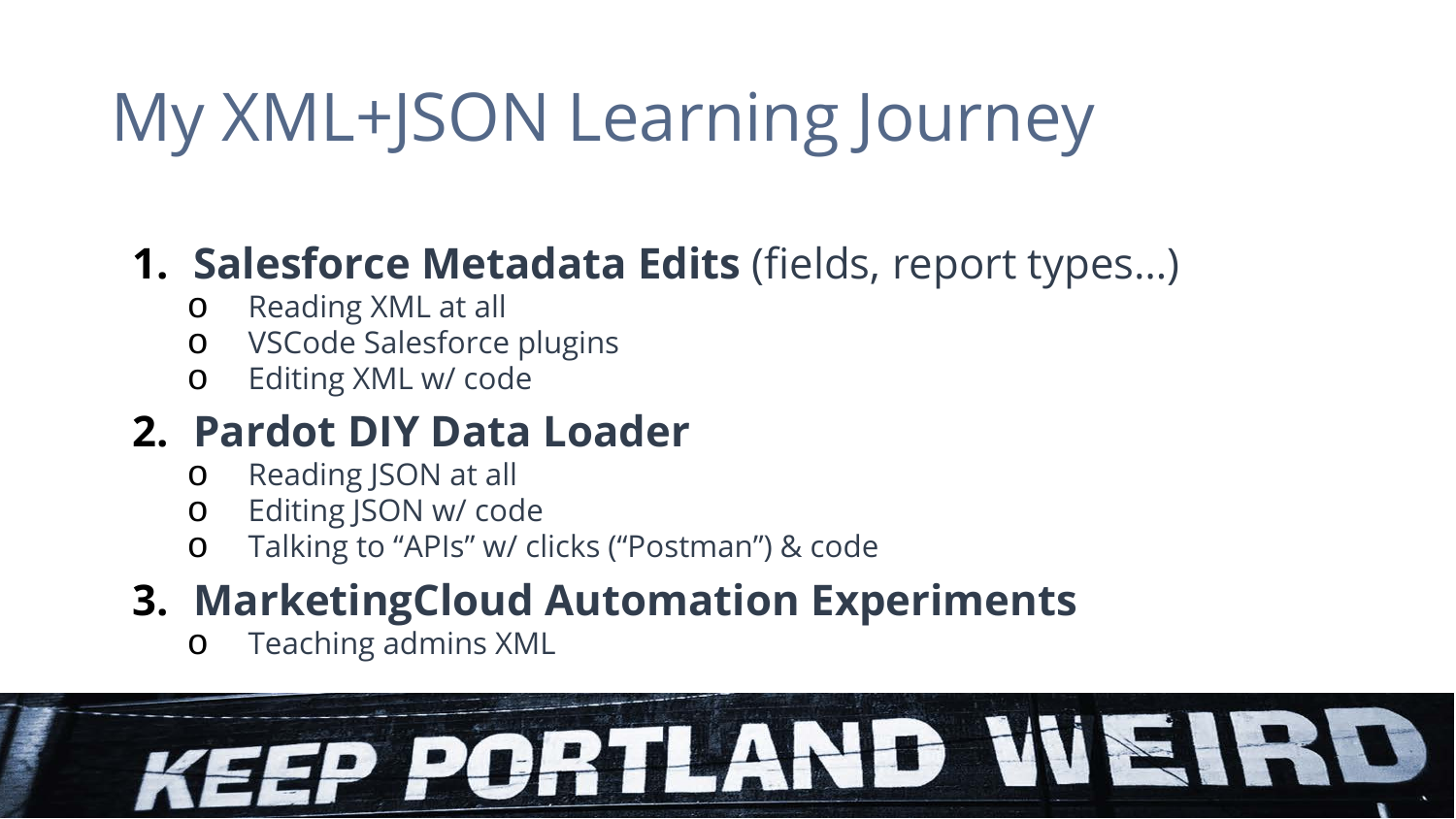

# Lesson Plans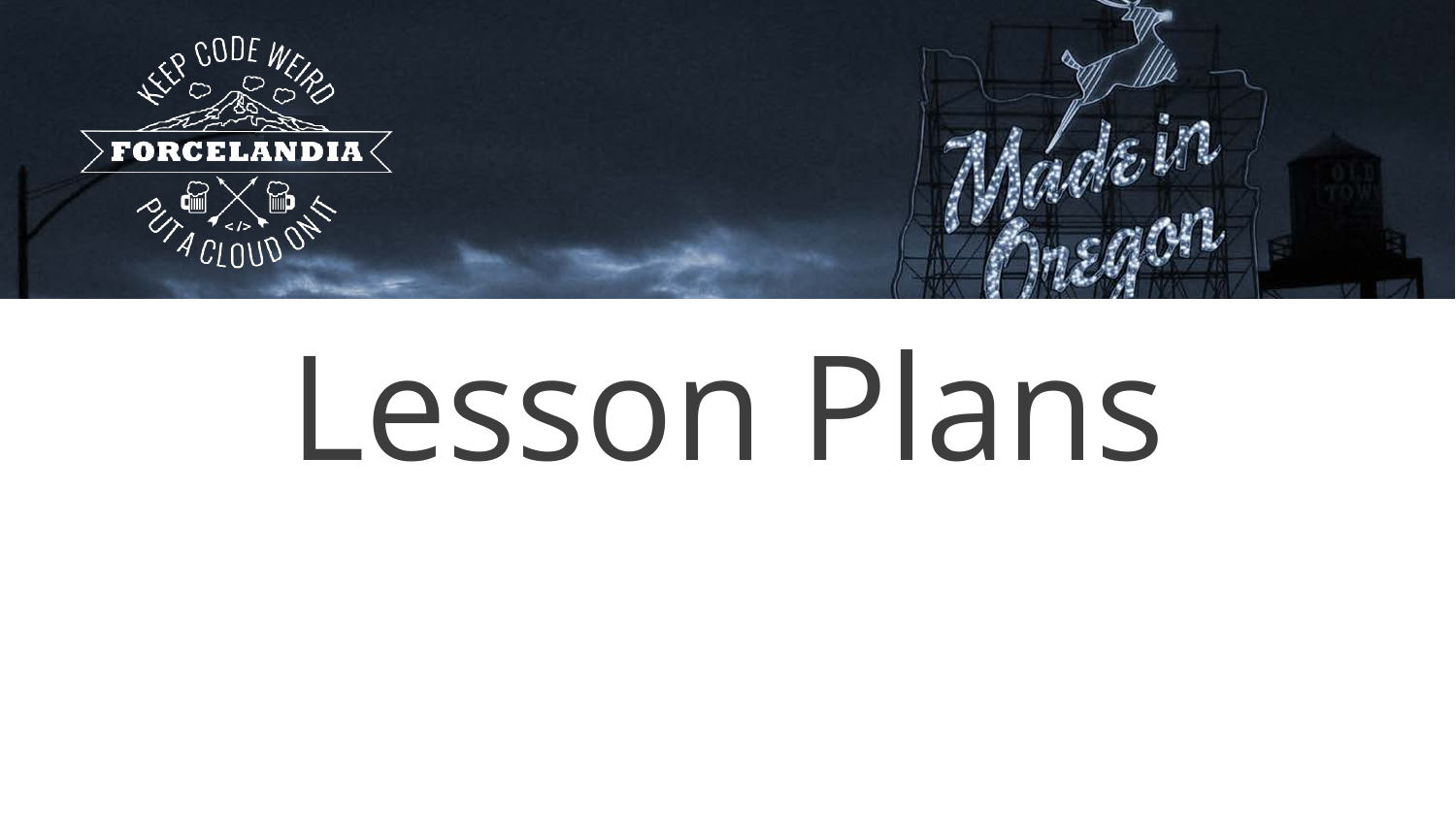### #AwesomeAdmin

- 1. Set up VSCode, edit a flow or field description as XML
- 2. Read my full guide to reading & writing XML & JSON o https://katiekodes.com/intro-xml-json-1/
- 3. Share your triumphs with a dev! *(And me! @KatieKodes)*
	- 1. Celebrate
	- 2. Speculate what business problems you're now wondering if XML & JSON might be part of a solution for
	- 3. If they know XML & JSON, ask them for your questions

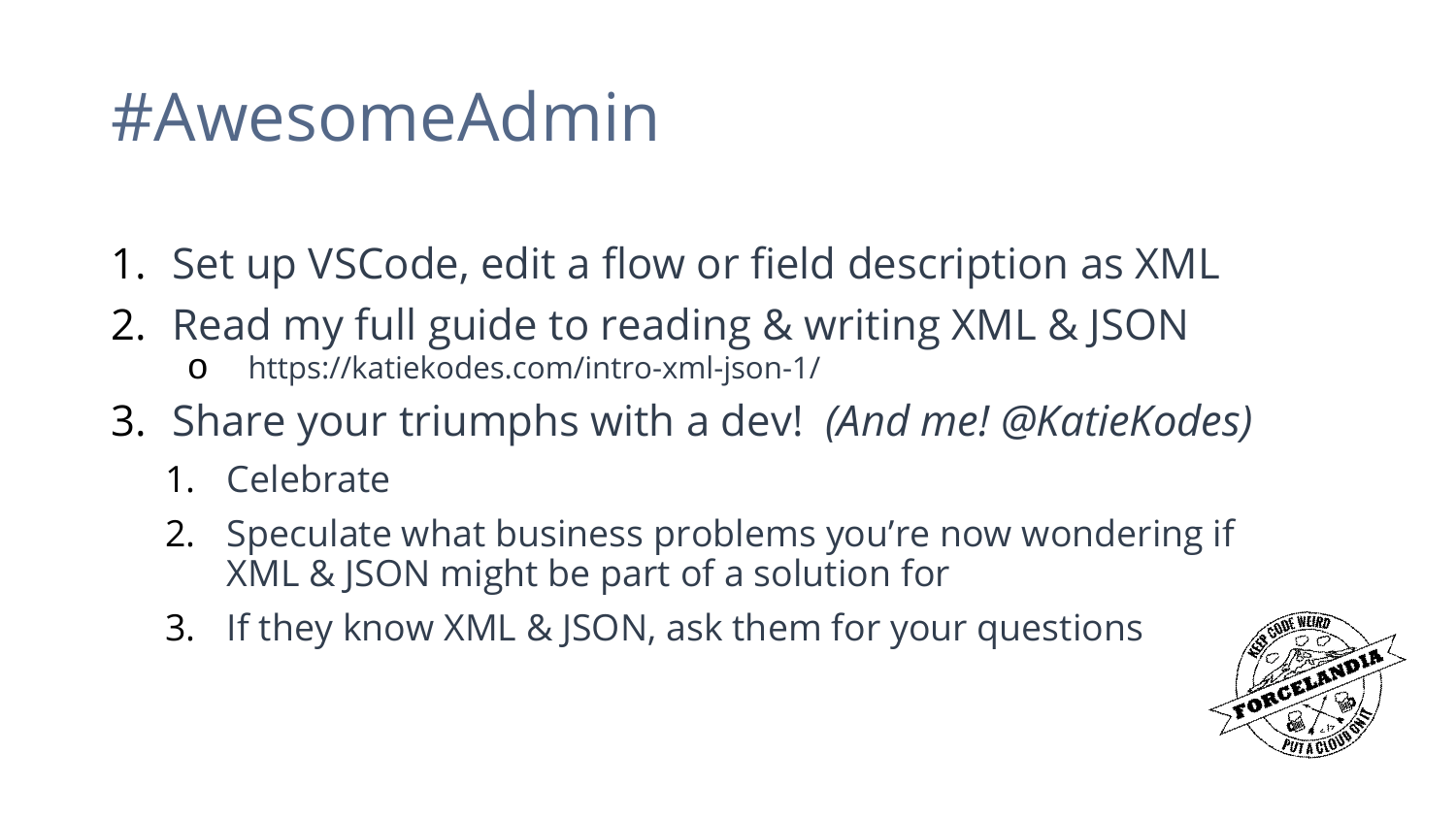## #SFDCDevs & #Admineloper

- 1. Practice **editing** XML and/or JSON files with code
- 2. Practice downloading and uploading XML and JSON files over **APIs** using **HTTP requests** with code
	- o *Use "Postman" software to try it point-and-click first*
	- o https://github.com/public-apis/public-apis
- 3. Repeat steps 2 & 3, only with **real** Salesforce-land APIs
- 4. Share your triumphs with an admin! *(And me! @KatieKodes)*
	- 1. Celebrate
	- 2. Ask if they have relevant business problems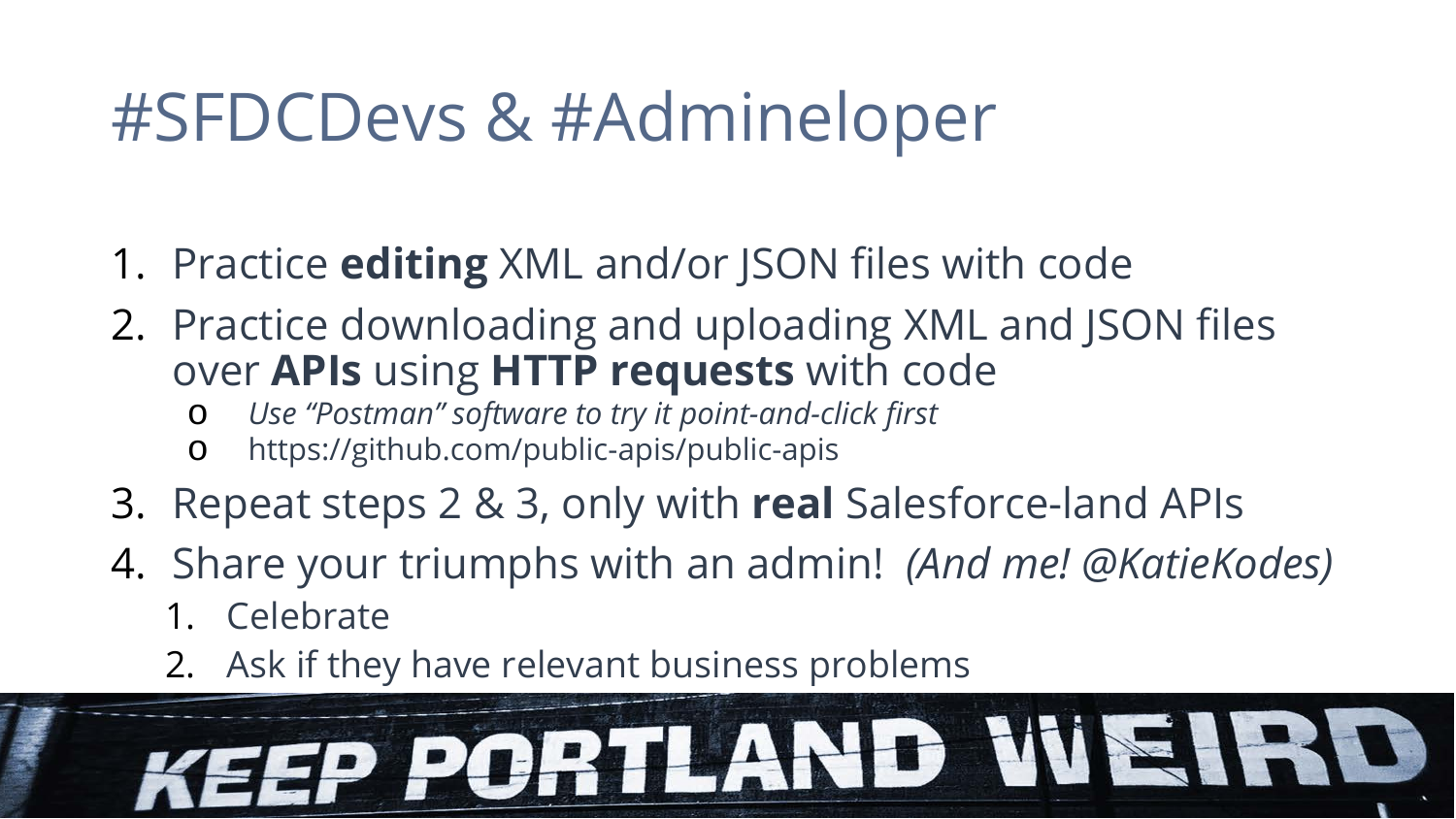

# Questions? Ideas?

- 1. XML & JSON are punctuation standards for *data*.
- 2. Both allow for complicated files like "lists of lists."
- 3. Complexity  $\rightarrow$  used in complex Salesforce contexts.

#### **https://katiekodes.com/forcelandia-2019/**

+ This #SalesforceSaturday on *Apex Hours*! 10 *AM* EDT / 7 *AM* PDT